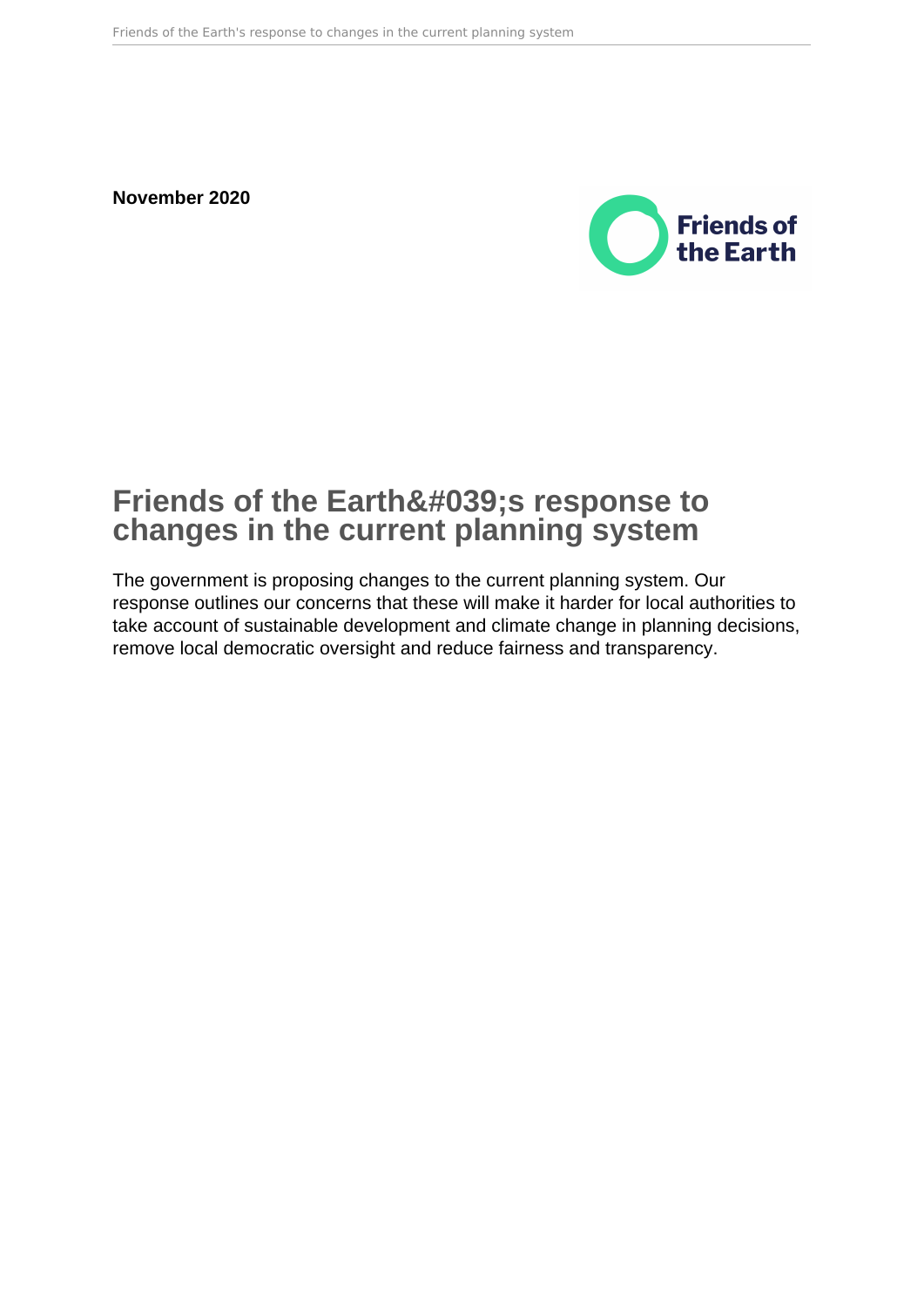- 1. Introduction
- 2. Standard Method of assessing local housing need
- 3. [First Homes](#page-3-0)
- 4. [Small sites planning policy](#page-4-0)
- 5. [Supporting SMEs](#page-5-0)
- 6. [Permission in Principle](#page-5-0)
- 7. [Public Sector Equality Duty](#page-8-0)

### Introduction

Friends of the Earth welcomes the opportunity to respond to this Ministry of Housing, Communities and Local Government (MHCLG) consultation. As the UK's largest grassroots environmental campaigning community, with groups and affiliated groups in more than 150 neighbourhoods, we believe an effective planning system that works for the environment and serves, rather than bypasses, local communities is crucial.

Friends of the Earth has long campaigned for a fair, transparent planning system that delivers sustainable development and equitable outcomes.

We have several concerns about these changes, notably that these proposals:

- fail to contribute to legal duties on sustainable development and climate change in the planning system and will make it harder for planning authorities to discharge their duties in this regard;
- generally remove power and control from local democratic representatives and communities and hand it to private sector interests, thus reducing fairness and transparency in the system;
- are out of kilter with UK commitments to adhere to Aarhus Convention principles with regard to public participation in environmental decision making;
- will lead to a loss of affordable housing that would otherwise be provided;
- are based on the unfounded assumption that deregulation will provide better outcomes when measures which empower local government to initiate large scale social and affordable housing schemes offer a far better way of meeting society's needs.

Below we set out our response to selected consultation questions.

### Standard Method of assessing local housing need

Q1: Do you agree that planning practice guidance should be amended to specify that the appropriate baseline for the standard method is whichever is the higher of the level of 0.5% of housing stock in each local authority area OR the latest household projections averaged over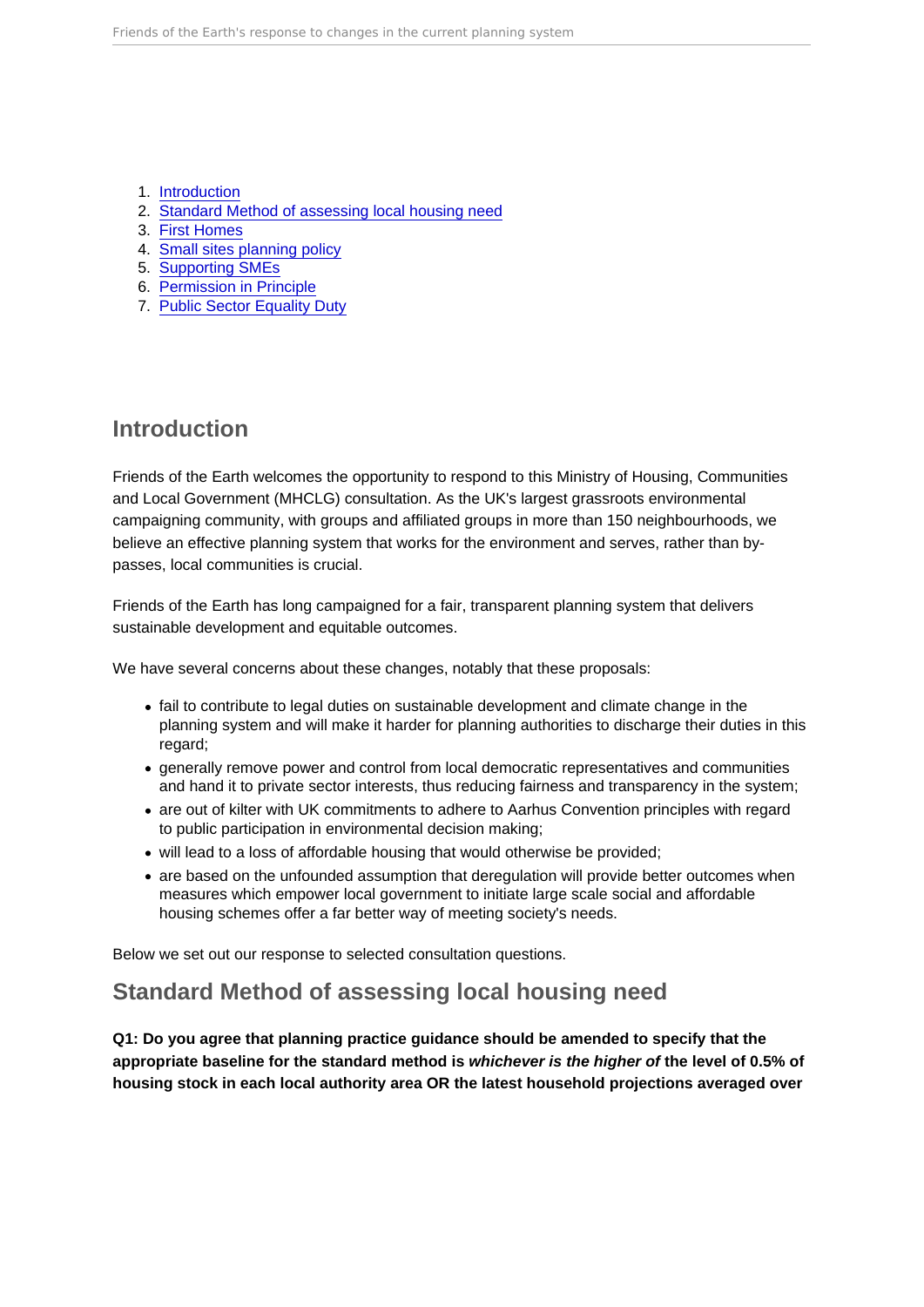#### a 10-year period?

Response: We believe the proposed approach set out in the consultation paper to assessing local housing needs to be fundamentally flawed. Any meaningful assessment of need in our view must take into account local communities' and councils' own insights into their local housing needs as well as the capacity of the environment, local and wider area to sustainably accommodate new development. Reliance on a single method as proposed is not a basis for sound planning outcomes. On the contrary, we fear the proposed formula will place yet further pressure on places to accommodate unsustainable levels of development and growth making it even harder than it is at present to plan and deliver development in sustainable locations served by public transport, walking and cycling; rebalance economies (geographically); and minimise environmental impact.

The very large increase in housebuilding that would result from applying the method in practice (Lichfields' analysis [How many homes? The new Standard Method](https://lichfields.uk/grow-renew-protect-planning-for-the-future/how-many-homes-the-new-standard-method) shows the geographic distribution of housing under the new method), would present not only insurmountable challenges for the environment and host communities, it may be undeliverable. It also risks exacerbating regional imbalances. Chris Young QC notes that the while proposed method increases the collective national number of new homes built by 27% (up by 72,000 from 265,000 to 337,000), this compares with a 13% increase in the North ([Explained: Planning White Paper & Current Changes](https://www.communityventuresltd.co.uk/wp-content/uploads/2020/09/Chris-Young-Paper.pdf)), September 2020). This is not a sensible approach.

Q2: In the stock element of the baseline, do you agree that 0.5% of existing stock for the standard method is appropriate? If not, please explain why.

See our answer to question 1.

Q3: Do you agree that using the workplace-based median house price to median earnings ratio from the most recent year for which data is available to adjust the standard method's baseline is appropriate? If not, please explain why.

Response: We are concerned that in assessing housing needs the needs of the most vulnerable groups, including those on lowest incomes should be taken into account. We are not convinced that this would happen with the proposed approach.

Q5. Do you agree that affordability is given an appropriate weighting within the standard method? If not, please explain why.

Response: see our answers to questions 1 and 3

Do you agree that authorities should be planning having regard to their revised standard method need figure, from the publication date of the revised guidance, with the exception of: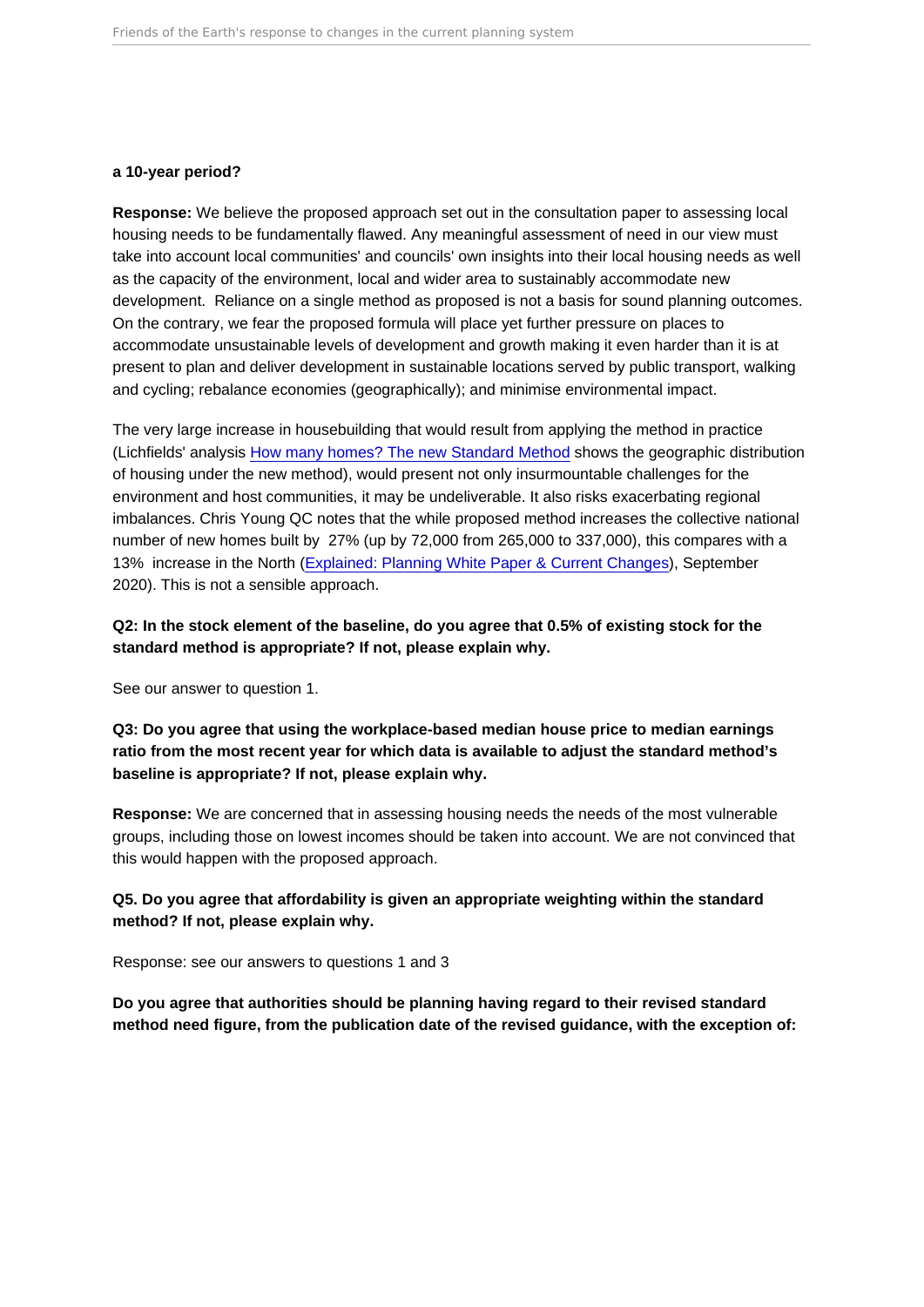<span id="page-3-0"></span>**Q6: Authorities which are already at the second stage of the strategic plan consultation process (Regulation 19), which should be given 6 months to submit their plan to the Planning Inspectorate for examination?**

**Response:** No.

**Q7: Authorities close to publishing their second stage consultation (Regulation 19), which should be given 3 months from the publication date of the revised guidance to publish their Regulation 19 plan, and a further 6 months to submit their plan to the Planning Inspectorate?**

**Response:** No

**If not, please explain why. Are there particular circumstances which need to be catered for?** 

**Response:** In our view the proposed standard method is not a robust basis on which to plan. Therefore we disagree that authorities should plan at all using a revised figure derived from the proposed new standard method. We explain our reasons more fully in answer to questions 1 and 3.

### **First Homes**

**Q8: The Government is proposing policy compliant planning applications will deliver a minimum of 25% of onsite affordable housing as First Homes, and a minimum of 25% of offsite contributions towards First Homes where appropriate.**

**Which do you think is the most appropriate option for the remaining 75% of affordable housing secured through developer contributions? Please provide reasons and / or evidence for your views (if possible):** 

- 1. **Prioritising the replacement of affordable home ownership tenures, and delivering rental tenures in the ratio set out in the local plan policy.**
- 2. **Negotiation between a local authority and developer.**
- 3. **Other (please specify)**

**Response:** 3. Other. In our view priority for housing provision should go to meeting the needs of groups who are unable to access housing on the open market, whether for rent or purchase, with particular emphasis on delivering affordable homes to those in greatest need. While there will likely be some geographic variability, and affordable ownership tenures have a role to play, we do not consider discounted market housing should take priority over or be considered an adequate substitute for affordable rental tenures. The split between affordable tenures should be based on local evidence with requirements and the broad approach set out in the Local Plan. Being plan-led and based on evidence is crucial, as different areas face different affordability challenges and planning considerations.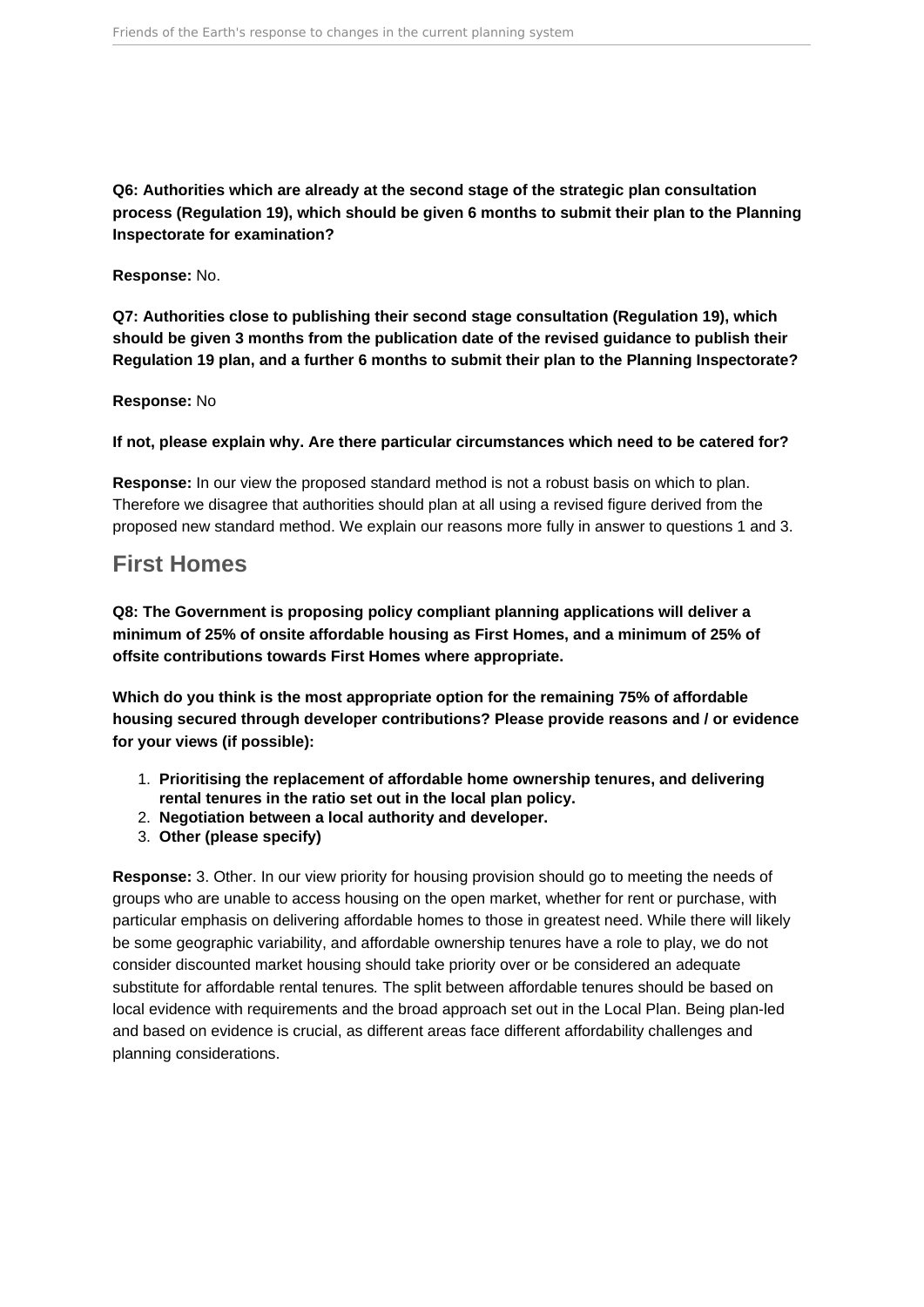#### <span id="page-4-0"></span>**With regards to current exemptions from delivery of affordable home ownership products:**

### **Q9: Should the existing exemptions from the requirement for affordable home ownership products (e.g. for build to rent) also apply to this First Homes requirement?**

**Response:** Only social rent homes should be exempt from S106 and CIL obligations in our view, on the principle of focusing support where it is most needed. That said, as with market housing, it is important that new housing is supported by the necessary infrastructure, including local greenspace and infrastructure prioritising walking and cycling, so there will need to be arrangements to ensure these are provided where needed alongside new housing regardless of tenure.

### **Q10: Are any existing exemptions not required? If not, please set out which exemptions and why.**

See answer to Q9.

### **Q14: Do you agree with the approach of allowing a small proportion of market housing on First Homes exception sites, in order to ensure site viability?**

**Response:** No. The purpose of exception sites policy is to provide affordable rural housing in the areas with greatest identified need. Allowing a small proportion of market housing is akin to providing a backdoor means for housebuilders outside of the plan led system, especially as exception sites are not identified in plans.

### **Q15: Do you agree with the removal of the site size threshold set out in the National Planning Policy Framework?**

**Response:** No. This would further undermine the plan-led system, making it harder for communities to plan and manage development in a sustainable way.

### **Small sites planning policy**

### **Q17: Do you agree with the proposed approach to raise the small sites threshold for a timelimited period?**

**Response:** No. We are very concerned that raising the small sites threshold will result in fewer affordable homes being delivered. As the government's own consultation paper acknowledges raising the threshold to 50 homes could lead to a reduction of between 10 and 20% in the number of affordable homes provided. This is no way to address our housing crisis, at a time when we need to be building significantly more affordable homes, not less. As other respondents, notably Just Space, have pointed out, this will be a windfall profit for developers at the expense of those in housing need.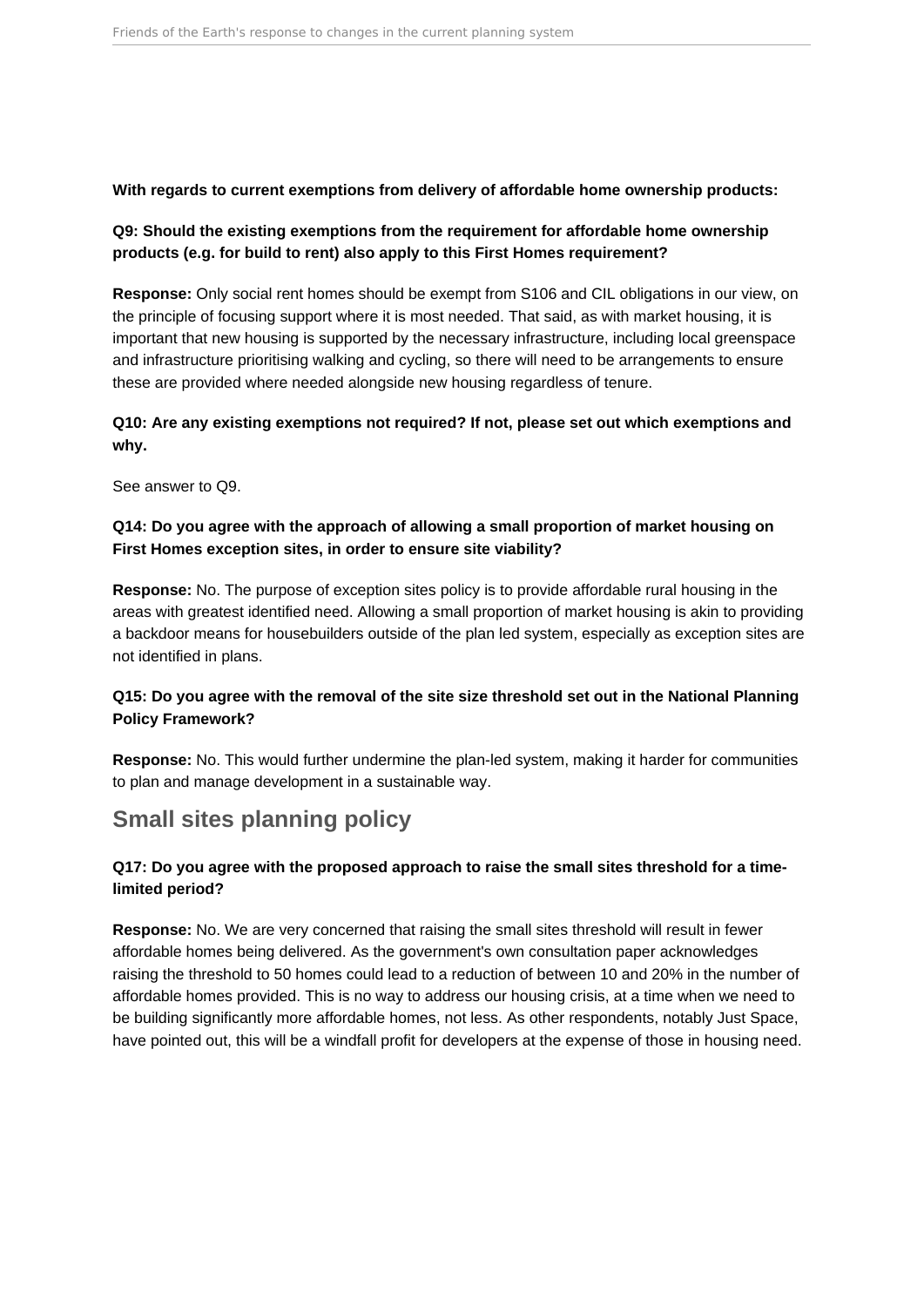#### <span id="page-5-0"></span>**Q18: What is the appropriate level of small sites threshold?**

- 1. **Up to 40 homes**
- 2. **Up to 50 homes**
- 3. **Other (please specify)**

**Response:** We consider that local planning authorities should be able to set their own threshold drawing on local evidence, or remove the threshold altogether where local evidence justifies this. The suggested thresholds are far too high and will lead to a substantial cumulative loss of affordable housing provision across England, which is simply unacceptable.

#### **Q19: Do you agree with the proposed approach to the site size threshold?**

**Response:** No. See our answers to questions 17 and 18

### **Q20: Do you agree with linking the time-limited period to economic recovery and raising the threshold for an initial period of 18 months?**

**Response:** No. See our answers to questions 17 and 18

### **Q21: Do you agree with the proposed approach to minimising threshold effects?**

**Response:** while we disagree with raising the threshold for contributing affordable housing for reasons given above, it is nonetheless essential that planning guidance makes clear how local planning authorities can secure contributions for affordable housing where it is apparent that a site above the threshold is being brought forward in phases in an attempt to avoid contributions.

## **Supporting SMEs**

### **Q23: Are there any other ways in which the Government can support SME builders to deliver new homes during the economic recovery period?**

**Response:** Yes. Government should explore other ways to support SME builders. This should include for example, providing further support, funding and encouragement towards building community-led housing schemes.

## **Permission in Principle**

### **Q24: Do you agree that the new Permission in Principle should remove the restriction on major development?**

**Response:** No. We believe that major development warrants thorough scrutiny through consideration of a planning application. The application process provides for a level of public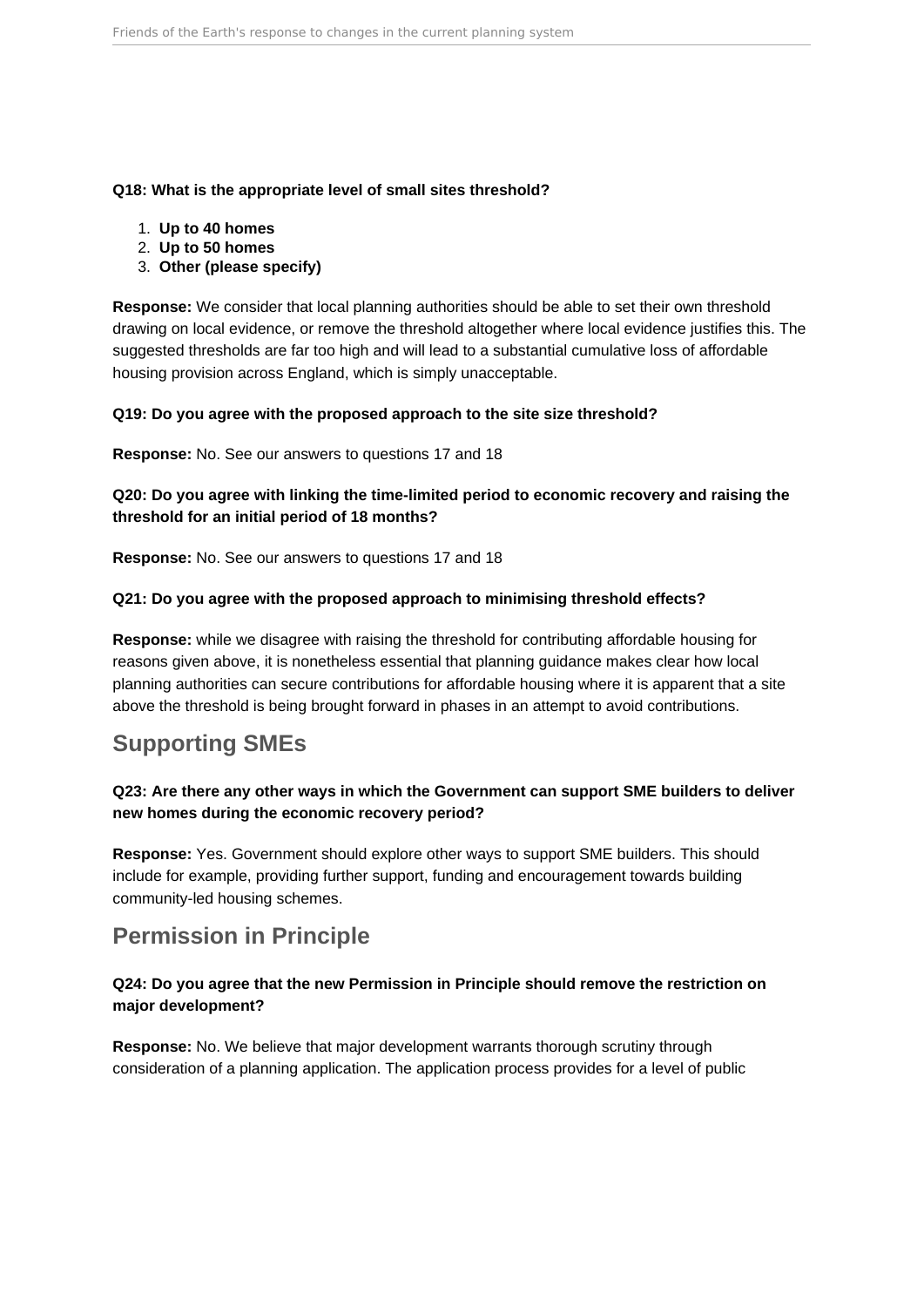engagement, democratic oversight, transparency and scrutiny of development schemes that is not possible with permission in principle. Crucially, it allows for a development's impacts and implications to be understood, discussed and appraised before any decision is reached. This is especially important with major development.

Consideration of major development sites should be through the plan-led process. This entails a Strategic Environmental Assessment (SEA) of proposed sites to be allocated in the plan and consideration of alternatives. Permission in principle circumvents this process as it enables some sites to be granted PiP that have not undergone SEA and potentially may not be in line with the development plan and therefore environmental impacts may not be fully considered. This undermines the plan-led system and is not an appropriate route.

### **Q25: Should the new Permission in Principle for major development set any limit on the amount of commercial development (providing housing still occupies the majority of the floorspace of the overall scheme)?**

**Response:** See our answer to question 24.

### **Q26: Do you agree with our proposal that information requirements for Permission in Principle by application for major development should broadly remain unchanged? If you disagree, what changes would you suggest and why?**

**Response:** We disagree. Major development should proceed via the normal planning application process for the reasons we give in our answer to question 24. Moreover, it is vital that major developments are evidenced with adequate ecological and environmental information. Up to date, robust environmental assessments must be presented before an informed decision can be made and to enable authorities to comply with their duties under section 40 of the Natural Environment and Rural Communities Act 2006.

### **Q27: Should there be an additional height parameter for Permission in Principle? Please provide comments in support of your views.**

**Response:** We strongly object to the concept of permission in principle. However, were the government to pursue this approach, we would support a height parameter in addition to density (floorspace) statements. Taller buildings can have higher energy consumption and CO2 emissions and can cause overshadowing of public and private space as well as other unforeseen impacts. In order to deliver sustainable, liveable environments sensitivity to a development's height is therefore important.

### **Q28: Do you agree that publicity arrangements for Permission in Principle by application should be extended for large developments?**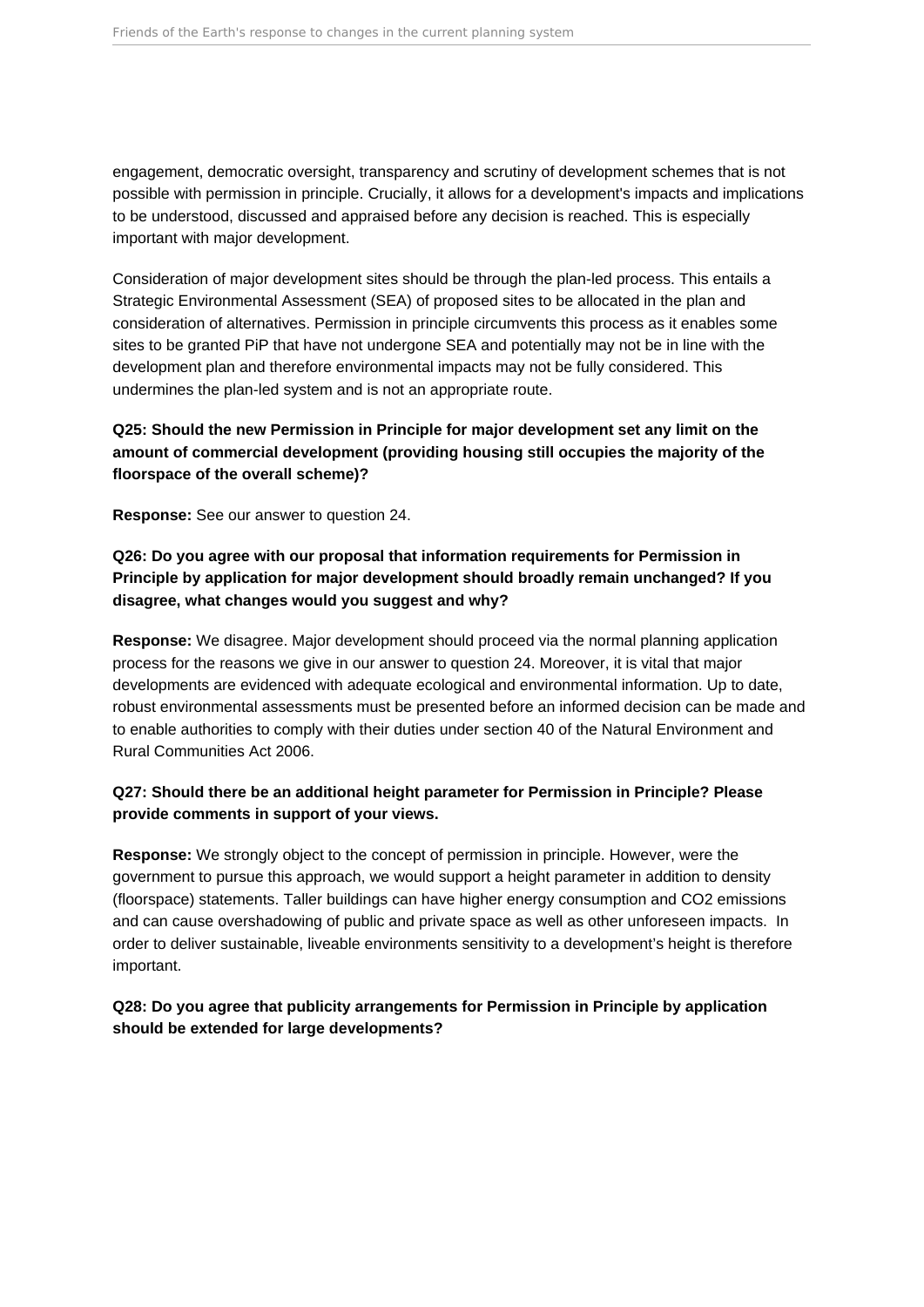### **If so, should local planning authorities be: i) required to publish a notice in a local newspaper? ii) subject to a general requirement to publicise the application or iii) both? iv) disagree**

**Response:** Both should apply. It is essential that the public is kept well informed in a timely, accessible manner of development proposals.

In our view the publicity arrangements would be insufficient to support effective consultation. A fiveweek determination period and a 14-day consultation falls considerably short of the amount of time needed for thorough scrutiny and public engagement. The Aarhus Convention, to which the UK is signatory, states that "public participation procedures shall include reasonable time-frames for the different phases, allowing sufficient time for informing the public in accordance with paragraph 2 above and for the public to prepare and participate effectively during the environmental decisionmaking (article 6(3)).

It is vital that regulations ensure that major developments are subject to proper stakeholder and community engagement, especially with local communities, including consultation periods of a sufficient duration to enable all affected parties to familiarise themselves with and respond in an informed way to proposals.

### **Q31: Do you agree that any brownfield site that is granted Permission in Principle through the application process should be included in Part 2 of the Brownfield Land Register?**

#### **If you disagree, please state why.**

**Response:** No. Initial consideration of sites is best undertaken through the plan-led process, which includes a strategic environmental assessment of proposed sites to be allocated in the plan together with alternatives. Permission in principle circumvents this process as it enables some sites to be granted PiP that have not undergone SEA and potentially may not be in line with the development plan. This undermines the plan-led system. If sites are to be given PiP or included in the Brownfield Register they should be considered as part of Local Plan preparation (or where applicable, neighbourhood plan) and subject to strategic environmental assessment along with other sites.

### **Q32: What guidance would help support applicants and local planning authorities to make decisions about Permission in Principle?**

### **Where possible, please set out any areas of guidance you consider are currently lacking and would assist stakeholders.**

**Response:** As we make clear above, Friends of the Earth does not support the concept of Permission in Principle. This approach is totally ill-suited to larger scale development as this results in development proposals by-passing the necessary scrutiny that they would otherwise receive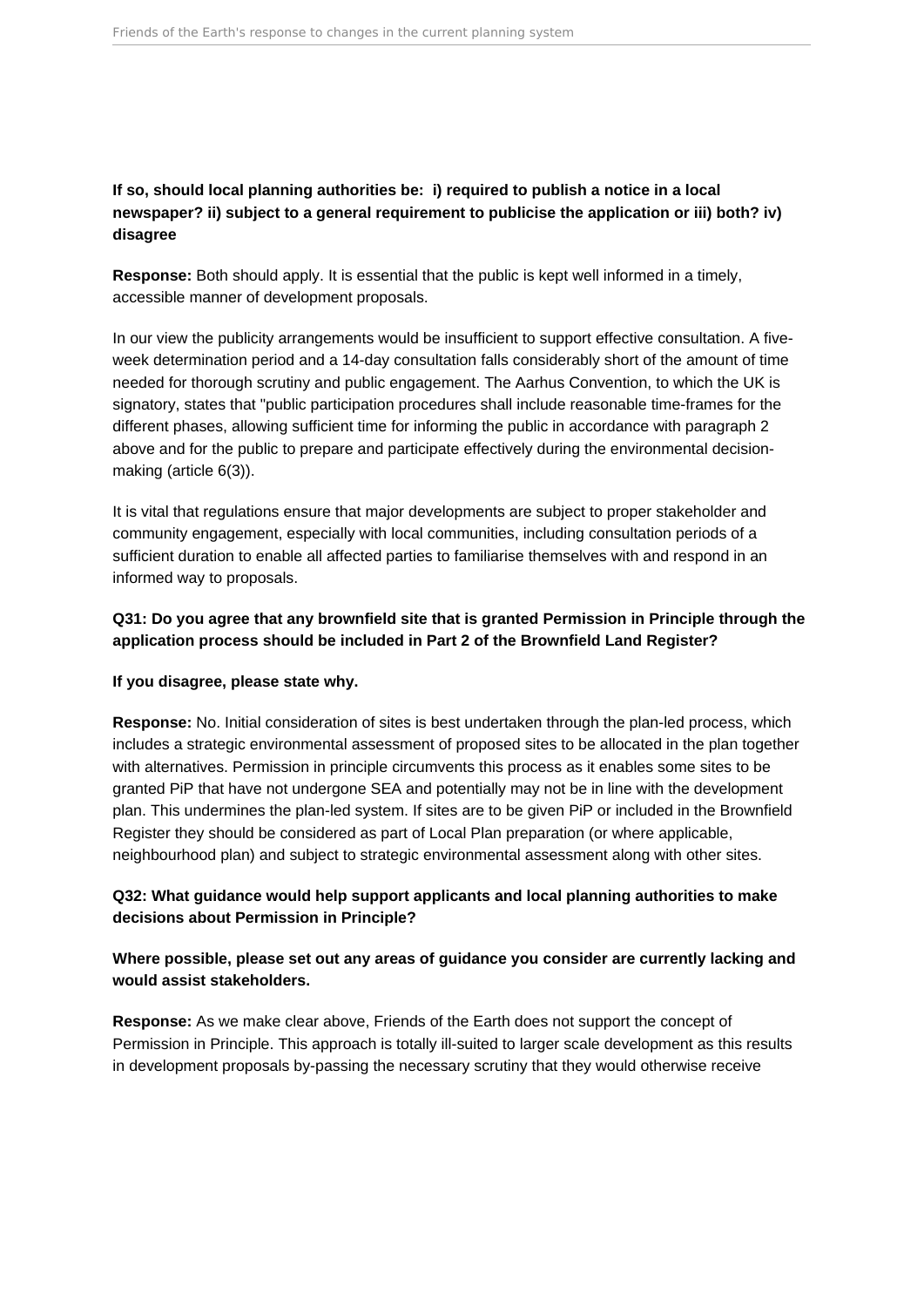<span id="page-8-0"></span>through an outline planning application. This is an important stage in the planning process which enables impacts, insofar as they are known, to be fully and properly appraised, considered and consulted on before decisions are taken on whether a scheme should be allowed to proceed.

Q33: What costs and benefits do you envisage the proposed [PiP] scheme would cause? Where you have identified drawbacks, how might these be overcome?

Response: the main drawback of the proposed approach is that by omitting any requirement for an outline planning application, the democratic oversight and public scrutiny that are integral to the determination of a development proposal would be lost. Scrutiny and oversight are especially important where major development is concerned since impacts tend to be significant and wide ranging. The planning application process subjects development proposals to a level of rigour, scrutiny and public participation which do not apply to schemes which proceed under PiP. These drawbacks in our view overwhelmingly outweigh the benefits. Taken together with changes set out in the Planning White Paper, notably the delegation of detailed matters to officers to decide and loss of scrutiny, public participation and democratic oversight of proposals, extending PiP to major development would result in an overall a significant deterioration of the planning process.

### Public Sector Equality Duty

Q35: In light of the proposals set out in this consultation, are there any direct or indirect impacts in terms of eliminating unlawful discrimination, advancing equality of opportunity and fostering good relations on people who share characteristics protected under the Public Sector Equality Duty?

If so, please specify the proposal and explain the impact. If there is an impact – are there any actions which the department could take to mitigate that impact?

Response: As the consultation paper states, the Equality Act 2010 requires public authorities to have due regard to the need to eliminate unlawful discrimination, advance equality of opportunity and foster good relations. We note with concern the lack of evidence presented in the consultation paper on the expected impacts of the proposals on the Public Sector Equality Duty and protected groups.

In our view, the proposed changes will impact disproportionately on vulnerable groups. This includes those in greatest housing need as well as those forced to live with the consequences of development whose impacts have failed to be considered due to the absence of a rigorous planning application process.

The proposal to raise the threshold for affordable housing contributions will lead to fewer affordable homes being built, making it harder for those in greatest need to access housing. Protected groups are disproportionately represented among those on low incomes, who are least able to access housing, including people from ethnic backgrounds and those with disabilities. Our housing stock caters especially poorly for the latter group with the vast majority of properties [not even visitable](https://www.theguardian.com/society/2019/jun/05/new-homes-accessible-older-disabled-people) by